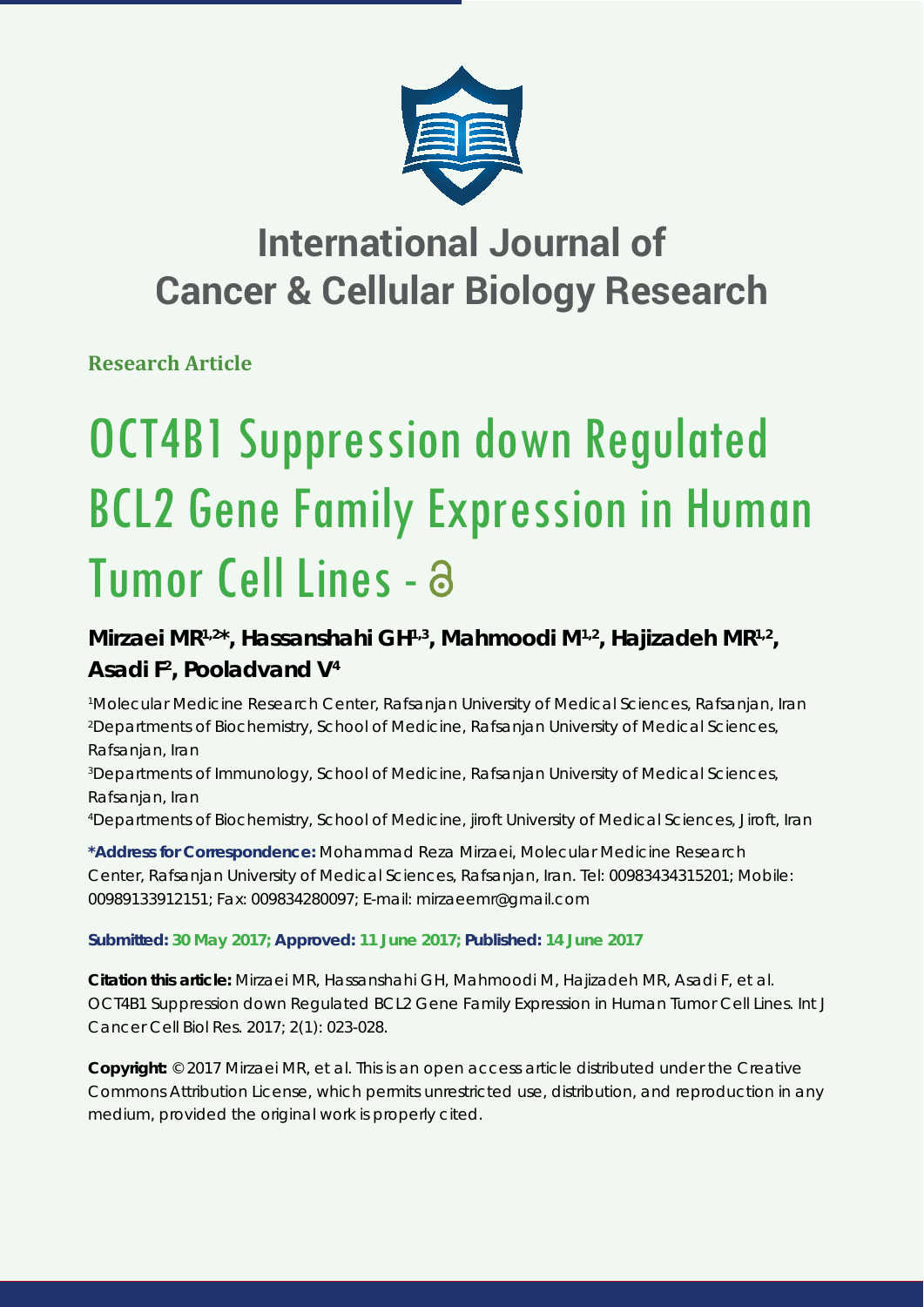## **ABSTRACT**

**Background and Aims:** The OCT4B1, an important OCT4 variant is expressed more than other variants in both human cancer cell lines and tissues. New finding showed this variant has anti-apoptotic potency in mentioned cells and tissues. BCL2 family is one of the twelve gene families involved in apoptosis pathway with negative control in apoptosis recurrence. The aim of the present study was to investigate the effects of OCT4B1 silencing on several genes of BCL2 family in human tumor cell lines.

**Materials and Methods:** three human tumor cell lines; AGS (gastric adenocarcinoma), 5637 (bladder tumor) and U-87MG (brain tumor) were transfected with specific OCT4B1 siRNA and a scrambled sequence as control, using Lipofectamine 2000 comerical kit. Following, The expression rate of BCL2 gene family transcripts were evaluated in parallel with beta-actin (as housekeeping gene) using Real-Time PCR technique.

Results: Expressional profile of the studied BCL2 transcripts in three cell lines is almost similar. Nineteen of twenty one studied genes in BCL2 family showed down-regulation, forteen gene were decreased in expression more than 3 and three genes (BAD,BCL2 and BNIP3L) more than 10 folds. BCLAF1 showed up-regulation (in U87MG and 5637 tumor cell lines) and MCL1 showed unchanged gene expression.

**Conclusions:** According to these results, it may be concluded that OCT4B1 suppression can lead to apoptosis in tumor cell lines via down-regulation of several BCL2 transcripts. Thus, OCT4B1 suppression effects on BCL2 may be considered as promising target genes in future studies in cancer research and therapy.

**Key words:** OCT4B1; BCL2 Gene Family; Tumor Cell Lines

## **INTRODUCTION**

OCT4 is an important and critical genes involved in both embryonic and adult stem cell proliferation and differentiation [1]. OCT4 belong to a family of transcription regulatory genes containing the PUO DNA binding domain, located on human chromosome 6 that potentially encodes at least three different variants (A, B and B1) via mRNA alternative splicing [2]. OCT4 is expressed in stem cells and induced cell survival (immortalization), while, silencing or down regulation of this gene caused cell differentiation [3-5]. According to the "cancer stem cell" theory of cancer, cancers are originated from either adult stem cells (tissue stem cells, presented in almost all tissues) or reprogrammed tissue somatic cells [6-8]. New finding revealed that there are similar pattern of gene expression in both cancer and normal stem cells [7, 9]. So, investigation of genes collaborated in both normal and cancer stem cells and especially finding the differences of gene's variants expression pattern in mentioned cells, were considered by cancer researchers. Because of OCT4 alternative splicing and producing of at least three different variants by specific function, were candidate genes and investigation showed that a new variant of OCT4, known as OCT4B1, is expressed in both normal stem cells (embryonic and adult) and cancer cell lines/ cancer tissues [10, 11]. While OCT4A variant expressed mainly in embryonic stem cells and silenced followed differentiation and OCT4B variant expressed in a wide variety of cells (stem and somatic cells) with no function in cell pluripotency [12]. New study revealed the OCT4B1 variant has anti-apoptotic potency in cancer cell lines [1, 9]. One hypothesis suggests that it can affect the expression of essential genes involved in cell survival and cell death, especially programmed cell death (apoptosis) to induce the self-renewal state of the cell.

Apoptosis is a specialized biochemical pathway for removal of the aggressive cells including cancer cells [13]; however, within the cancer tissues and cancer cell lines, apoptosis would be decreased or suppressed [14]. Delineation of both cellular and molecular mechanisms that contribute to these suppression processes could be considered as promising targets in cancer therapy.

There are at least eleven gene families related to apoptotic pathway, of which BCL2 gene family is most important of these families [15, 16,

17]. Most of the *BCL2* family genes have been found to play a central regulatory role in apoptosis induction [18]. High level of BCL2 family proteins are considered primarily responsible for inhibiting apoptosis in lot of cancer types [19].

Mammalian BCL2 protein family consists of at least 30 related proteins, characterized by the presence of up to four relatively short sequence motifs (less than 20 amino acid residues in length) termed BCL2 homology (BH) domains [20]. BCL2 family is divided into three different subclasses based on structural and functional features: Prosurvival or Antiapoptotic Family Members, Proapoptotic Family Members and BH3-Only Family Members [21, 22, 23, 24]. Normal cellular homeostasis appears to be dependent on the balance between pro- and anti-apoptotic members of BCL2 family. BCL2 gene is overexpressed in almost all types and subtypes of leukemia, indicating the importance of this molecule in disease pathogenesis and evolution [18].

The aim of this study was to explore the expression profile of several BCL2 family genes in three human tumor cell lines including AGS (gastric adenocarcinoma), 5637 (bladder tumour) and U-87MG (brain tumour) followed OCT4B1 suppression.

## **MATERIALS AND METHODS**

## **Human tumor cell lines and cell culture**

The human tumor cell lines; AGS (gastric adenocarcinoma), 5637 (bladder tumour) and U-87MG (brain tumour) were prepared from pasture cancer institute (IRAN) and cultured in RPMI-1640 (Gibco) medium containing 10% fetal bovine serum and antibiotics (100 mg/ mL streptomycin and 100 U/mL penicillin) at 37°C in a humidified incubator containing 5% CO2.

RNA extraction, cDNA synthesis and Real-time PCR

Total RNA was extracted from cultured cells (106 cells/ml) using TRIzol reagent (Invitrogen, UK). The contaminated DNA in the RNA samples was removed by TURBO DNase I (Fermentase, Lithuania). The RNA fidelity purity and integrity were measured by spectrophotometer (260/280 NM ratio) and gel electrophoresis (1% agarose gel). The first strand cDNA was synthesized at 42°C for 60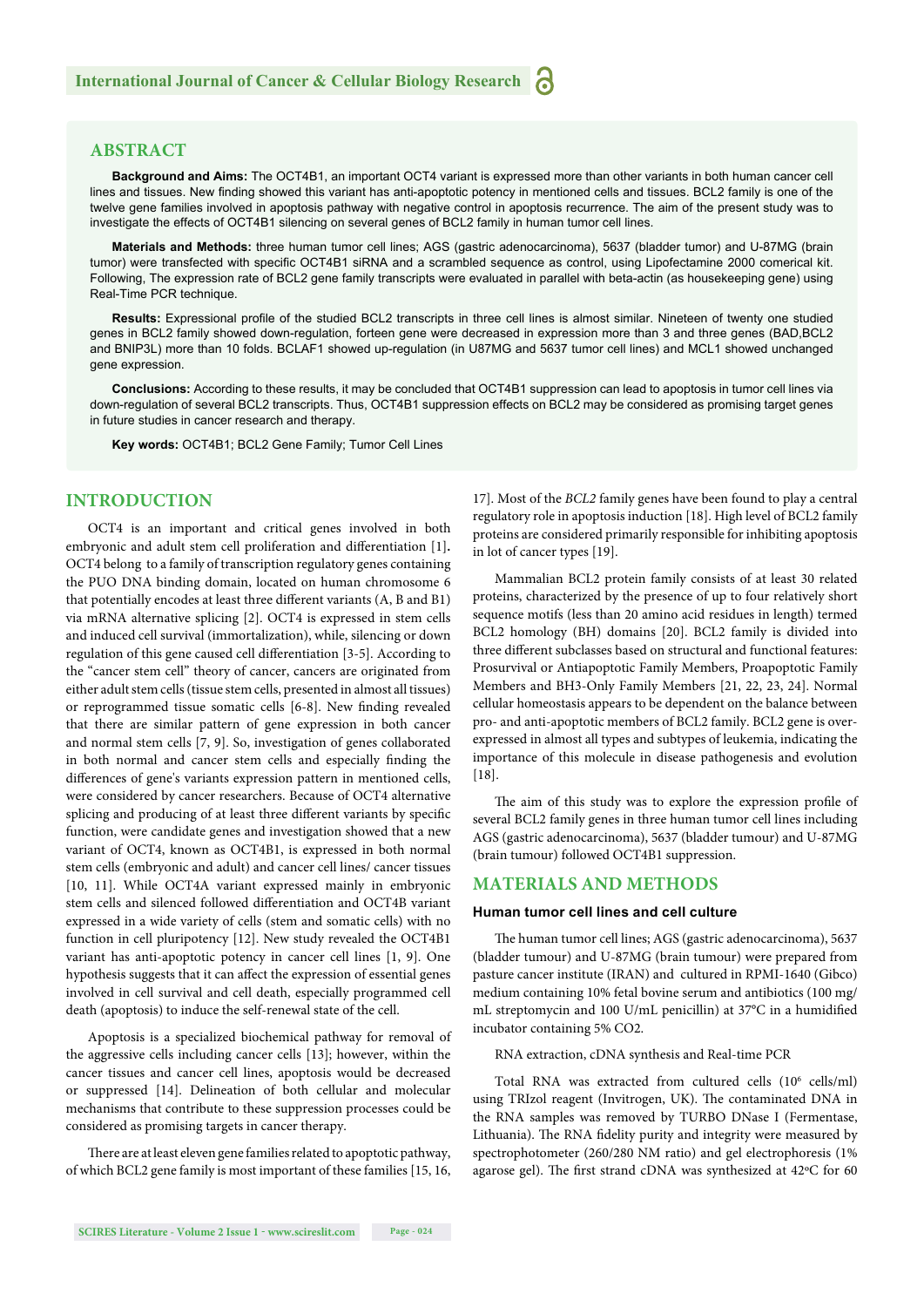#### **International Journal of Cancer & Cellular Biology Research** a

min using 100 pmol oligo-dT primer, 200 units of MMuLV reverse transcriptase and 1μg of total RNA according to the manufacturer's instructions (Fermentase, Lithuania). Specific primers were designed for OCT4 variants (A, B and B1), interested BCL2 family genes transcripts and ß-actin, using Gene Runner (version 3.02) and Allele ID (version 4.0) software (Table 1). Quantitative real-time PCR was performed by addition of SYBR green master mix (Qiagene, USA), 200ng of the cDNA, and 2 pgr/μl of the appropriate primer pairs (Table 2). The following cycling program was set on the BIO-RAD CFX96 instrument (Bio-Rad Company, USA): one cycle at 95ºC for 15 minutes, 40 cycles at 95ºC for 30 seconds, 60ºC for 30 seconds (OCT4B1, 61ºC for 40 seconds), and 72ºC for 30 seconds. Realtime PCR was carried out in triplicate and ß-actin was used as a housekeeping internal control for normalization of amplified target genes. The proportional amounts of PCR products were determined using the 2<sup>-ΔΔCt</sup> formula. The dissociation stages, melting curves and quantitative analyses of the data were performed using CFX manager software version 1.1.308.111 (Bio-Rad, USA).

All of the PCR products were electrophoresed and visualized using a 1% agarose gel containing 0.5 mg/ml ethidium bromide to visualize the size and uniqueness of amplified products.

## **OCT4B1 knock-down in tumor cell lines**

To silencing the OCT4B1 variant, two specific siRNA were utilized based on the specific OCT4B1 sequences. One irrelevant or scrambled

**Table 1:** BCL2 genes family up/down regulated after OCT4B1 suppression in 5637, AGS and U87MGtumor cell lines. Symbols Description of genes Cell Lines/ Fold changes **AGS 5637 U87M** BAD BCL2-associated agonist of cell death **-15.35** -12.24 -17.56 BAG1 BCL2-associated athanogene **-5.84** -4.26 -2.94 BAG3 BCL2-associated athanogene 3 **-5.48 -3.41 -9.72** BAG4 BCL2-associated athanogene 4 **-7.46 -6.93 -12.03** BAK1 BCL2-antagonist/killer 1 **-13.69 -17.88 -9.93** BAX BCL2-associated X protein **-19.77 -16.93 -8.00** BCL2 B-cell CLL/lymphoma 2 **-17.83 -15.28 -17.04** BCL2A1 BCL2-related protein A1 **-6.93** -4.48 -8.42 BCL2L1 BCL2-like 1 **-3.45 -7.03 -4.28** BCL2L10 BCL2-like 10 (apoptosis facilitator) **-6.89 -4.38 -5.03** BCL2L11 BCL2-like 11 (apoptosis facilitator) **-12.83 -9.84 -11.20** BCL2L2 BCL2-like 2 **-6.30 -2.49 -2.66** BCLAF1 BCL2-associated transcription factor 1 **4.40 3.92 4.01** BID BH3 interacting domain death agonist **-7.12** -5.90 -8.03 BIK BCL2-interacting killer (apoptosis- **-3.82** -5.04 -3.71 BNIP1 BCL2/adenovirus E1B 19kDa interacting protein 1 **-7.83 -9.50 -3.62** BNIP2 BCL2/adenovirus E1B 19kDa interacting protein 2 **-8.79 -13.71 -9.33** BNIP3 BCL2/adenovirus E1B 19kDa interacting protein 3 **-4.73 -3.67 -6.03** BNIP3L BCL2/adenovirus E1B 19kDa interacting protein 3-like **-12.89 -14.74 -13.72** HRK Harakiri, BCL2 interacting protein **-6.73 -7.30 -6.28** Myeloid cell leukemia sequence 1 (BCL2-related) **3.80 2.38 3.71**

| Table 2: sequences and criteria of designed siRNAs. |            |                                |
|-----------------------------------------------------|------------|--------------------------------|
| siRNA name                                          | Target     | Sequences                      |
| Version I                                           | Target     | AAGGAGTATCCCTGAACCTAG          |
|                                                     | Sense      | (GGAGUAUCCCUGAACCUAG)dTdT      |
|                                                     | Anti-sense | (CUAGGUUCAGGGAUACUCC)dTdT      |
| Version II                                          | Target     | AAGAGGTGGTAAGCTTGGATC          |
|                                                     | Sense      | (CAGUGGUAAGCUUGGAUC)dTdT       |
|                                                     | Anti-sense | (AAUCCAAGCUUACCACCUC)dTdT      |
| Scramble                                            | Sense      | GCGGAGAGGCUUAGGUGUAdTdT        |
|                                                     | Anti-sense | <b>UACACCUAAGCCUCUCCGCdTdT</b> |

siRNA (with no complementary target sequence in the human genome) were transfected under the same conditions as controls. The siRNA were designed by a selection program (Whitehead Institute for Biomedical Research, htt://jura.wi.mit.edu/) and the process of synthesis was performed by MWG Company (Germany) (Table 2).

For siRNA transfection, lipofection method was used; briefly, a suspension of freshly cultured cells was prepared  $(1 \times 10^5 \text{ cells/ml/}$ well) in the RPMI1640 culture media without antibiotics and seeded in six well plates in two groups (test and control). During logarithmic growth phase (confluences 30-50%), cells were transfected with 50 nmol/ml synthetic siRNA (in the control group, scrambled sequence siRNA), using lipofectamin 2000 (Invitrogen, USA) and Opti-MEM media, according to the manufacturers' instructions. In brief, 5μl of siRNA (25μM) and 4.5 μl RNAi-MAX reagents were diluted in 250 μl Opti-MEM and incubated for 10 min at room temperature. The mixture was then added to the cells in a final volume of 2.5ml, and then the cells were incubated at 37ºC in a humid atmosphere of 5%  $CO<sub>2</sub>$  for 72 hours.

## **MTT Assay**

The cell viability was determined using 3-(4, 5-dimethylthiazol-2-yl)-2,5-diphenyl tetrazolium bromide (MTT) assay on the basis of the ability of viable cells to metabolize MTT. MTT is a water-soluble tetrazolium salt which can be metabolized into a water-insoluble formazan product by mitochondrial succinate dehydrogenase in viable cells [25]. Briefly, 7x10<sup>4</sup> cells/ml/well were seeded onto a 96well plate at a final volume of 200 μL. Subsequent to cell transfection, the resultant supernatant was replaced by 200 μL of pre-warmed RPMI 1640 (without phenol red) and continued by addition of 10 μL of 5 mg/ml MTT to each well. The plate was incubated at  $37^{\circ}$ C for 3.5 h in the dark until a purple precipitate was visible under light microscopy. Finally, 100 μL of DMSO (dimethyl sulphoxidase) was added to each well and 15 min after the absorbance (at 570 nm) was read after with a reference filter of 620 nm.

## **Apoptosis analysis**

The ratio of apoptotic cell in OCT4B1 siRNA transfected cells (test group) against the scrambled sequence siRNA transfected cell (control group) was detected 48 hours after transfection. Single cell suspension was carried out, and the Annexin V- FLOUS kit (Roch, Germany) was used for detection of the exposed phosphatidylserin on cell surfaces, as described elsewhere [26]. Then, 48 hours after transfection, cells  $(1 \times 10^6)$  were centrifuged and resuspended in 200 $\mu$ l of binding buffer. Annexin V-FLOUS (1μl) and propidium iodide  $(1 \mu l)$  were added to tubes after 5 minutes and were further incubated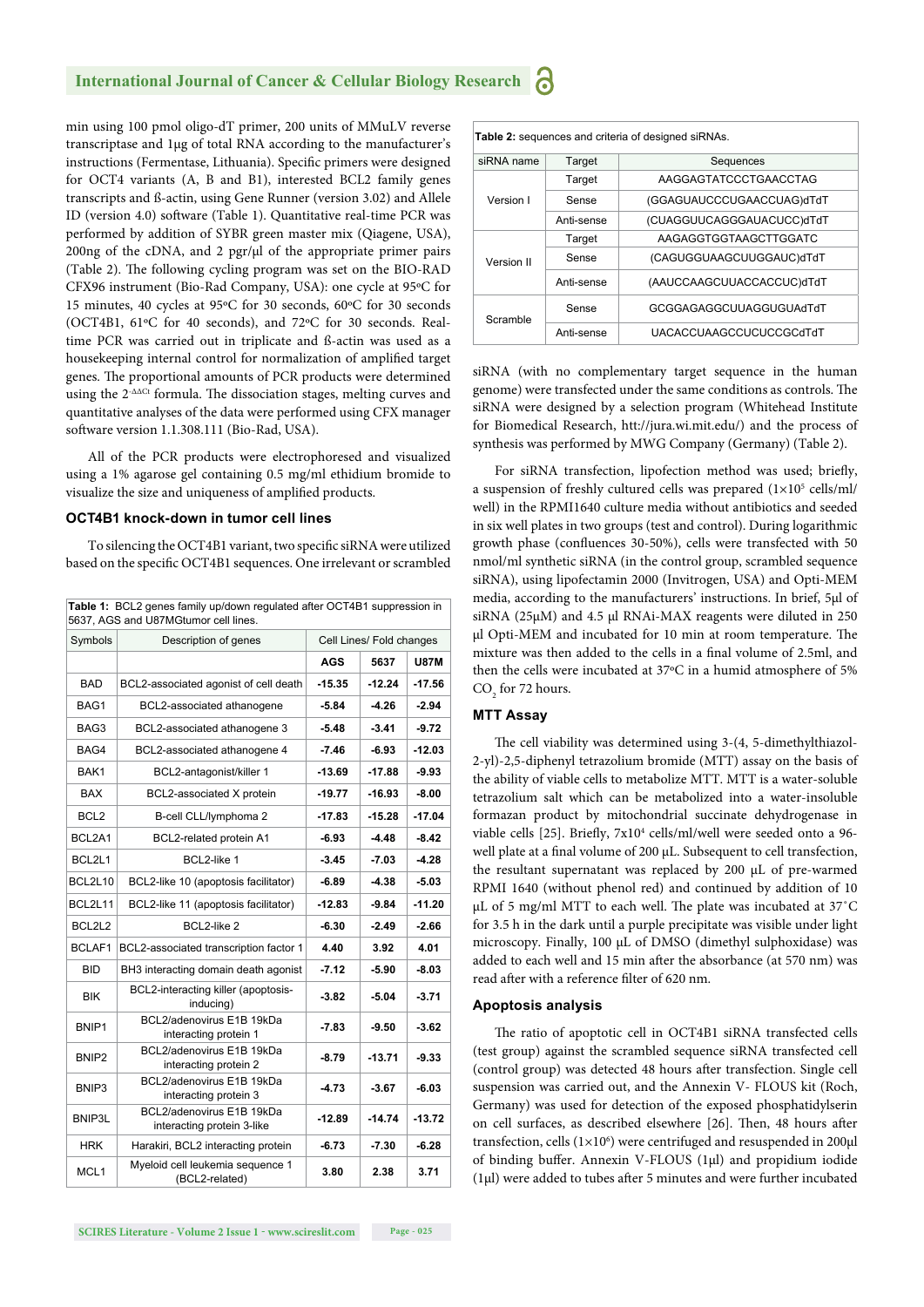#### **International Journal of Cancer & Cellular Biology Research** a

for 5 minutes at room temperature (in the dark) and then analyzed by Beckman-Coulter Elite flow cytometer. Annexin V-FLOUS binding was detected using a FITC signal detector (FL1) and propidium iodide staining by the phycoerythrin emission signal detector (FL3). The ratio of FITC/PI positive cells (apoptosis) was calculated from flow histograms [27].

### **BCL2** gene transcripts profiling

Followed suppression of OCT4B1 variant, mRNA synthesis of twenty one transcripts in BCL2 genes family was detected. Total RNA from test and control group were extracted, cDNA synthesized and Quantitative Real Time PCR was performed as described. The following cycling program was set on a BIO-RAD CFX96 system (Bio-Rad Company, USA): one cycle at 95ºC for 15 min, 40 cycles at 95ºC for 30 S, 58-61ºC for 30 S and 72ºC for 30 S. Real-time PCR was carried out in triplicate and ß-actin was assessed as a housekeeping gene for the normalization of amplification signals of the target genes. The proportional amounts of PCR products were determined using the 2-ΔΔCt formula. Relative expression is determined by comparison of interested gene expression in test and control group using data from the real-time cycler and the  $\Delta\Delta CT$  method. The dissociation stages, melting curves and quantitative analyses of the data were performed using CFX manager software version 1.1.308.111 (Bio-Rad, USA). All PCR products were visualized by electrophoresis on a 1% gel containing 0.5 mg/ml ethidium bromide to check the size of PCR products.

## **RESULTS**

## **Suppression of OCT4B1variant in AGS, 5637, and U87MG cell lines**

After confirming the expression of OCT4B1 in three different cell lines (Figure 1), we employed two specific siRNAs to suppress OCT4-B1 expression in the aforementioned cell lines. Compared to the cells transfected with a scrambled siRNA, as the control group, the expression of OCT4B1 was sharply suppressed at 24, 48 and 72 hours following OCT4B1: siRNA transfection. As it is shown in (Figure 2) for AGS cells, the highest decline in OCT4B1 expression occurred at 48 hours post-transfection, using OCT4B1: siRNA version 1. For that reason, the next experiments were carried out by siRNA version 1 and for 48 hours post-transfection time, in triplicate. The same observations were made for the other tested cell lines (data not shown).While the morphology of the 5637, and U87MG cell lines was not distinguishable for cells transfected with OCT4B1 vs. scrambled siRNAs, a remarkable morphological change including the presence of multinucleate giant cells was observed in AGS cells transfected with OCT4B1:siRNA (data not shown).

## **Elevated apoptosis and decreased viability of studied**  tumor cell lines treated with specific OCT4B1 siRNA

Flow cytometry analysis of the cells stained with Annexin V and PI demonstrated that two days after siRNA transfection up to 33% of the test group cells (transfected by specific OCT4B1 siRNA) underwent apoptosis, in comparision to control cells (transfected by scrambled sequence siRNA)(Figure 3).

MTT assay also indicated reduced cell activity after OCT4B1 siRNA transfection compared to cells transfected by scrambled sequence siRNA and mock transfected control cells.(Figure not shown).



**Figure 1:** Demonstrates level of OCT4 variants expression in studied tumor cell lines. Y axis shows OCT4B1 variance mRNA expression level compared to ß-actin (as housekeeping control gens) and X axis indicates three studied tumor cell lines (AGS, 5637 and U87MG).



**Figure 2:** Demonstrates OCT4B1 expression level after 24, 48 and 72 hours of siRNA transfection. Y axis shows OCT4B1 variance mRNA expression compared to ß-actin (housekeeping as control gene) and X axis indicates AGS tumor cell lines, Test; transfected cells with OCT4B1 siRNA and Control; transfected cells with scramble siRNA.



**Figure 3:** Flow cytometric analysis of OCT4B1 suppressed in AGS tumor cell line. Test; transfected cells with OCT4B1 siRNA and Control; transfected cells with scramble siRNA. The cells falling in the lower right square in scatter diagram are considered as apoptotic cells. Apoptosis analyzed by using Annexin-V-FLOS assay kit, Annexin V-FLOUS binding was detected using a FITC signal detector (FL1) and propidium iodide staining by the phycoerythrin emission signal detector (FL3).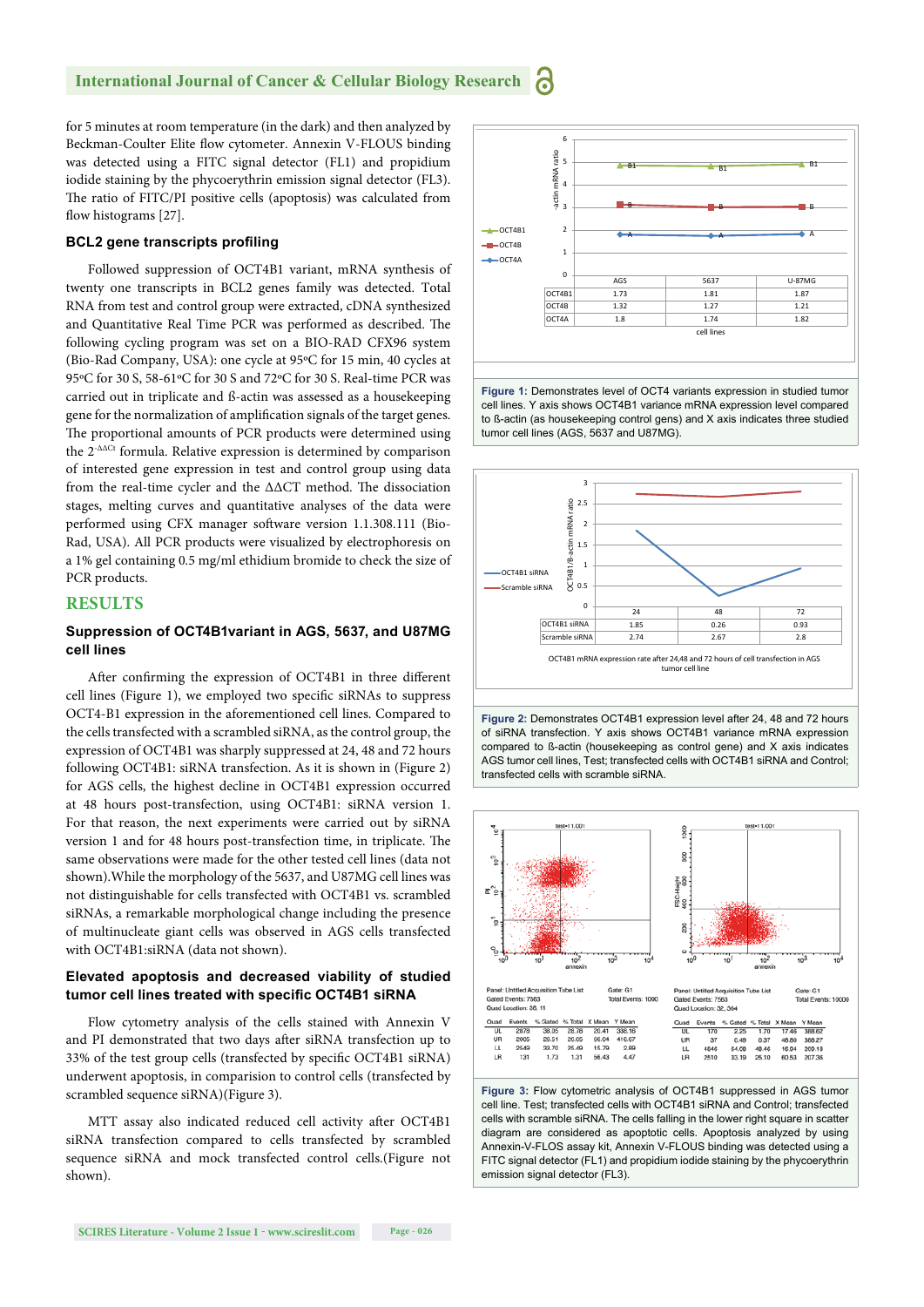#### **International Journal of Cancer & Cellular Biology Research** a

## **Quantitative Real-time PCR results**

Our data revealed that all OCT4 three variants were expressed in the studied cell lines (Figure 1). Expressional profile of the studied BCL2 transcripts in three cell lines is almost similar (Table 2, Figures 4a and 4b). Nineteen of twenty one studied genes in BCL2 family showed down-regulation, from these, 14 gene were decreased in expression more than 3 and three genes (BAD,BCL2 and BNIP3L) more than 10 folds. BCLAF1 showed up-regulation (in U87MG and 5637 tumor cell lines) and MCL1 showed unchanged gene expression.

## **DISCUSSION**

Based on anti-apoptotic effect of OCT4B1[1, 28] and "cancer stem cell" hypothesis of cancer, we aimed to explore the gene expression alteration of 21 genes of BCL2 family after suppression of OCT4B1 variant in three tumor cell lines; AGS (gastric adenocarcinoma), 5637 (bladder tumour) and U-87MG (brain tumour).

The results demonstrated that OCT4B1 variant is highly expressed in all aforementioned cell lines. Interestingly, OCT4B1 suppression generated almost similar pattern of gene expression alterations of studied genes in all three cell lines, suggesting general targets of OCT4B1 within BCL2 family, one of the critical gene families that control apoptosis pathway.

In general, progression of tumor growth is characterized by a net increase in the number of tumor cells. This could be due to increased



**Figure 4a:** Demonstrates BCL2 gene expression, 48 hours after siRNA transfection in studid tumor cell lines. Y axis showed fold gene regulation and X axis showed 11 genes of BCL2 gene family.



transfection in studid tumor cell lines. Y axis showed folds gene regulation and X axis showed 10 genes of BCL2 gene family

proliferation and/or decreased apoptosis, or both. A coordination and balance between cell proliferation and apoptosis is crucial for normal development [28]. Bcl-2 gene family is the best known genes for its ability to suppress apoptosis.

As expected, OCT4B1 silencing caused a significant decrease in cell survival and a significant elevation in apoptosis rate of the transfected cells. Quantitative real-time PCR method were used to detect gene expression alteration of cells transfected with OCT4B1 siRNA compared same cell lines transfected by irrelevant (scramble) siRNA and results showed more than 90% (19 out of 21) of studied genes were decreased in expression (down-regulation). The highest alteration take place in BCL2, BCL2L11, BAD, BAX and BNIP3L genes with down-regulation more than 10 folds (Table 2).

## **ACKNOWLEDGMENT**

This project was supported by a grant from the Rafsanjan University of Medical Sciences.

## **REFERENCES**

- 1. Asadi MH, Mowla SJ, Fathi F, Aleyasin A, Asadzadeh J, Atlasi Y. 'Oct4b1, a Novel Spliced Variant of Oct4, Is Highly Expressed in Gastric Cancer and Acts as an Antiapoptotic Factor', Int J Cancer. 2011; 128: 2645-52. https://goo.gl/QHTndg
- 2. Atlasi Y, Mowla SJ, Ziaee SA, Bahrami AR. 'Oct-4, an Embryonic Stem Cell Marker, Is Highly Expressed in Bladder Cancer', Int J Cancer. 2007; 120: 1598-602. https://goo.gl/iHsdsk
- 3. Cheng L, Sung MT, Cossu-Rocca P, Jones TD, MacLennan GT, De Jong J. 'Oct4: Biological Functions and Clinical Applications as a Marker of Germ Cell Neoplasia', J Pathol. 2007; 211: 1-9. https://goo.gl/5iiKQC
- 4. Livigni A, Brickman JM. 'Oct4: The Final Frontier, Differentiation Defining Pluripotency', Dev Cell. 2013; 25: 547-8. https://goo.gl/X0C18x
- 5. G. Shi, and Y. Jin. 'Role of Oct4 in Maintaining and Regaining Stem Cell Pluripotency', Stem Cell Res Ther. 2010; 1: 39. https://goo.gl/K73Zcn
- 6. C. J. Eaves, 'Cancer Stem Cells: Here, There, Everywhere?', Nature. 2008; 456: 581-2. https://goo.gl/pQV1T3
- 7. Lobo NA, Shimono Y, Qian D, Clarke MF. 'The Biology of Cancer Stem Cells', Annu Rev Cell Dev Biol. 2007; 23: 675-99. https://goo.gl/B7zcSl
- 8. Passegué E, Rafii S, Herlyn M.'Cancer Stem Cells Are Everywhere', Nat Med. 2009; 15: 23. https://goo.gl/By0abV
- 9. Mirzaei MR, Najafi A, Arababadi MK, Asadi MH, Mowla SJ. 'Altered Expression of Apoptotic Genes in Response to Oct4b1 Suppression in Human'. Tumour Biol. 2014; 35: 9999-10009. https://goo.gl/w9a8RE
- 10. Atlasi Y, Mowla SJ, Ziaee SA, Gokhale PJ, Andrews PW. 'Oct4 Spliced Variants Are Differentially Expressed in Human Pluripotent and Nonpluripotent Cells', Stem Cells. 2008; 26: 3068-74. https://goo.gl/q22sGl
- 11. Mirzaei MR, Kazemi Arababadi M, Asadi MH, and Mowla SJ. 'Altered Expression of High Molecular Weight Heat Shock Proteins after Oct4b1'. Cell J. 2016; 17: 608-16. https://goo.gl/hhqrhu
- 12. Papamichos SI, Kotoula V, Tarlatzis BC, Agorastos T, Papazisis K, Lambropoulos AF. 'Oct4b1 Isoform: The Novel Oct4 Alternative Spliced Variant as a Putative Marker of Stemness', Mol Hum Reprod. 2009; 15: 269- 70. https://goo.gl/z6X8wF
- 13. Elmore S. 'Apoptosis: A Review of Programmed Cell Death', Toxicol Pathol. 2007; 35: 495-516. https://goo.gl/y5KDYJ
- 14. Taylor RC, Cullen SP, Martin SJ. 'Apoptosis: Controlled Demolition at the Cellular Level'. Nat Rev Mol Cell Biol. 2008; 9: 231-41. https://goo.gl/aHm7gg
- 15. Gross A, McDonnell JM, Korsmeyer SJ. 'Bcl-2 Family Members and the Mitochondria in Apoptosis', Genes Dev. 1999; 13: 1899-911. https://goo.gl/90zKmK
- 16. Marsden VS, Ekert PG, Van Delft M, Vaux DL, Adams JM, Strasser A. 'Bcl-2- Regulated Apoptosis and Cytochrome C Release Can Occur Independently of Both Caspase-2 and Caspase-9'. J Cell Biol. 2004; 165: 775-80. https://goo.gl/G3eU8D